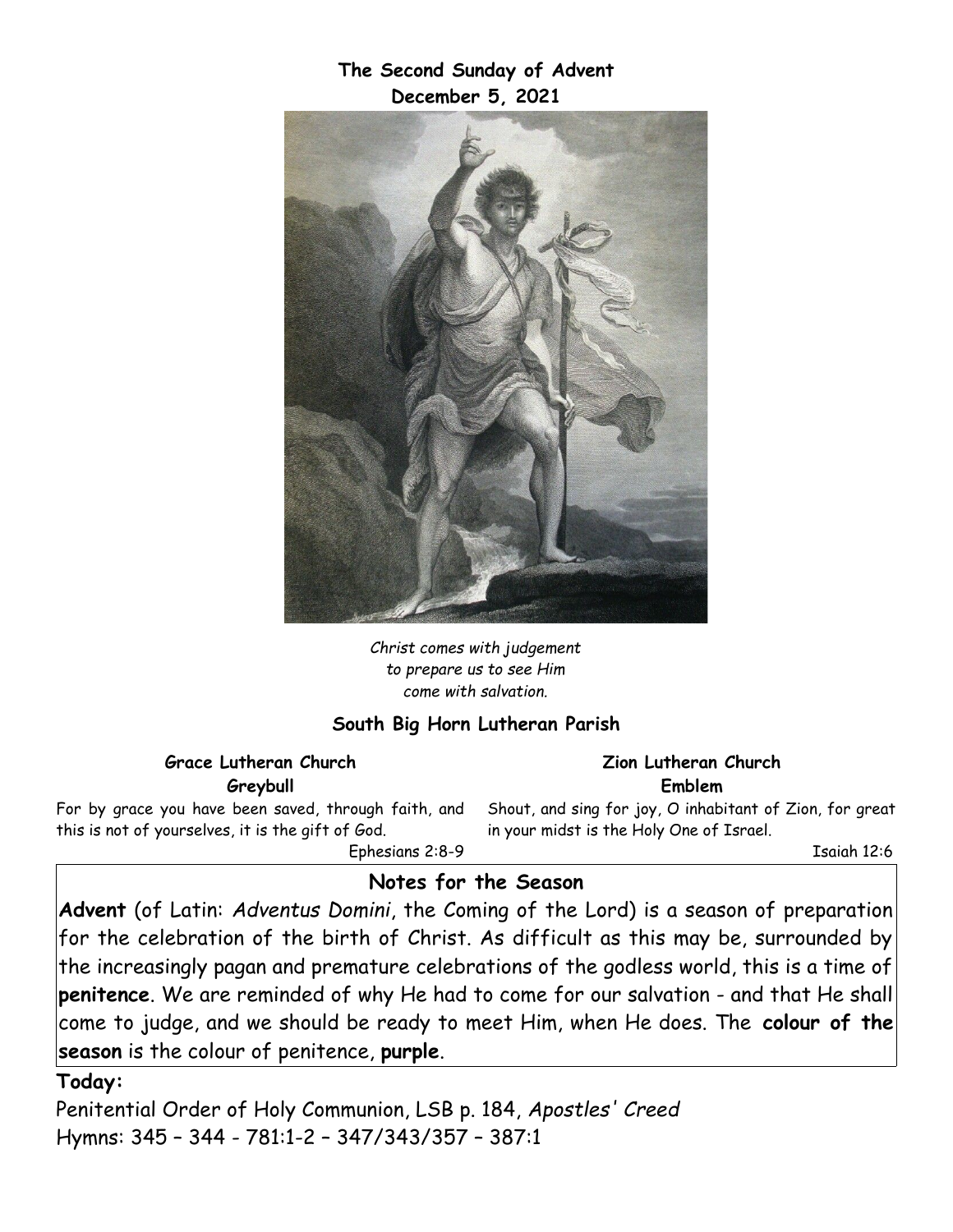### **About Holy Communion**

In the Sacrament we are made one with the risen Christ, and with each other. According to Holy Scripture, oneness in faith and confession is a precondition for such unity. As such, only Christians who share our faith and confession, and who therefore belong to congregations in the fellowship of the Lutheran Church-Missouri Synod, will commune in our church. **Visitors wishing to receive the sacrament** - please speak with Pastor prior to the service. We ask that our guests be respectful of our faith. **We sincerely welcome our visitors**; we assure you that we uphold this practice *also* out of concern for *your* spiritual welfare, and that our Pastor would love to study Scripture with you and help you embrace the full counsel of God, so that we can celebrate the Sacrament in a manner pleasing to God and beneficial for us all.

## **Just so we do not forget:**

*What does such baptising with water indicate?*

It indicates that the old Adam in us should by daily contrition and repentance be drowned and die with all sins and evil desires, and that a new man should daily emerge and arise to live before God in righteousness and purity forever. *Of the Small Catechism*

**This is our faith** *– from the Confessions of our Church*

True, saving faith is not in those who are without contrition and sorrow, and have a wicked purpose to remain and persevere in sins; but true contrition precedes, and justifying faith is in those who repent truly, not feignedly.

*Formula Concord,* the *Solid Declaration*

**LWML Christmas Party** at Lisa's on Monday, December 6, at 6 pm. After dinner we shall go to Grace for devotions.

**Advent Dinners at Grace** Wednesdays, December 8 and 15, at 6 pm.

December 8: Spaghetti and meat sauce

December 15: Pork Loin and mashed potatoes

*Free will offerings will be taken for our Youth Account.*

**Advent Midweek Worship** on Wednesdays, December 8, and 15, at 7 pm. Our theme is *Three Trees*. While Christmas trees are being put up around us, we meditate upon how Holy Scripture sets the promised salvation of God before us by telling us about three other trees.

**Joint Council Meeting** at Grace on Wednesday, December 8, after Advent worship.

**No penitence and prayer service this Friday** as Pastor Tinglund shall be engaged elsewhere.

**Seasonal Singalong** at the Parsonage on Saturday, December 11, beginning at 5 pm. Bring part of your own dinner, and part of everybody else's.

**No Saturday Evening Worship offered this Saturday**, as Pastor Tinglund shall be engaged elsewhere (see bulletin note above).